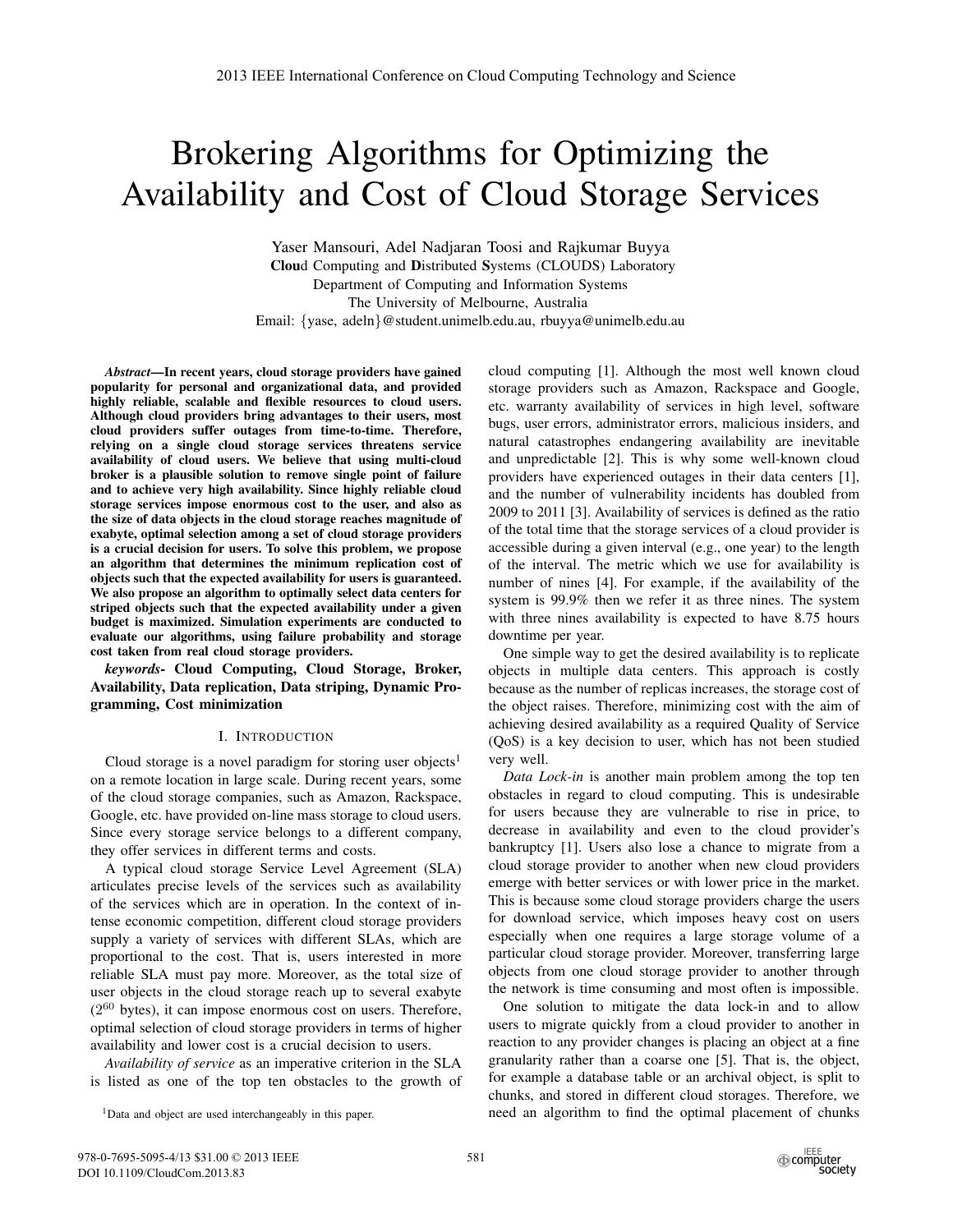

Fig. 1. Cloud Storage Broker

according to the user's needs and budget. This algorithm can be used in a *cloud storage broker*, which provides transparent object access among several cloud storage providers [5]. The broker, as illustrated in Fig. 1, gathers all features of cloud storage providers and assists users in finding the right cloud storage based on their required QoS.

In this paper, we propose algorithms that can be embedded in a cloud storage broker. These algorithms help the user to find a suitable placement of objects according to the required QoS. The first problem we focus on is to minimize the storage cost of objects while a given expected availability is met. The second problem is how to select the optimal placement of each strip of object such that the expected availability under a given budget is maximized. Due to the growing number of cloud storage providers with different characteristics and price, both problems are challenging and important.

The main **contributions** of this paper are:

- a mathematical model for the data center selection problem in which the objective function, cost function and constraints are clearly defined,
- an algorithm to select a subset of a given data centers to minimize the storage cost for objects when the expected availability is given, and
- a dynamic algorithm to select cloud providers optimally for storing objects that are split into chunks and each chunk is replicated a fixed number of times, such that the expected availability under a given budget is maximized.

The rest of this paper is organized as follows: Section II is devoted to an overview of related works. Section III describes an algorithm employed to calculate the minimum storage cost for storing objects subject to a given expected availability. Section IV presents the dynamic algorithm proposed to determine optimal data centers for storing striped objects to maximize expected availability with a given budget. Section V reports the experimental results of our simulation. Finally, conclusions and future works are stated in section VI.

## II. RELATED WORK

Cloud computing has captured significant attention from both industry and academic in the recent decade. Fox et al. [1] provided a comprehensive overview on classification, obstacles, and opportunities for cloud providers. Our work focuses on alleviating two main obstacles of cloud computing: *availability of services* and *data lock-in*.

Le et al. [6] propose a CloudCmp tool that compares four well-known cloud providers in order to measure the elastic computing, persistent storage, and network services which directly affect performance of user application. This tool helps users to select a cloud based on their requirements and budget. Another tool, RACS (Redundant Array of Cloud Storage), is a cloud storage proxy that transparently splits an object among multiple cloud providers [5]. The goal of this study is to increase availability and mitigate object lock-in. The idea behind the study is the same as one of well-known techniques at the level of disks and file systems, RAID5. They evaluated the performance of RACS, and concluded the cost of migration from a cloud provider to another can be decreased sevenfold by using RACS. Their work differs from ours since our objective functions and constraints are completely different.

Ford et al. [7] investigated object availability in Google's main storage infrastructure, and analyzed availability of components, e.g., machines, racks and multi racks in tens of Google storage clusters. In their analytical measurements, they predict object availability based on Markov chain modelling in a data center. On the contrary, we focus on maximizing object availability for a given budget in a set of data centers. Our work has a similar objective function with the problem studied by Chang et al. [4], but the main difference is an object is split to chunks and replicated across cloud providers in our work, while it is fully replicated in their model. The main motivation for our strategy is agile reacting to any changes in cloud providers [5]. Similar to [7], Bonvin et al. [8] propose a dynamic allocation of resources in a data cloud to host objects so that the availability to different user application is guaranteed in a cost-effective way. Their model is based on a virtual economy, in which each object partition operates as an individual optimizer and decides whether to replicate, migrate or remove itself based on net profit maximization related to the utility provided by the partition and its storage and maintenance. Placek et al. [9] designed a market broker for storage services that allows the owner to exchange the storage.

Sripanidkulchai et al. [10] considered three main requirements of cloud computing: large scale deployment, high availability, and problem resolution. They proposed three ways of achieving cloud services with high availability. One of the three solutions is to extend the architecture across different cloud providers, which is the focus of this paper as well. The second solution is to develop new virtualization technologies, and third one is to look at the technical differences between individual and enterprise sites that results in the observed difference in service availability.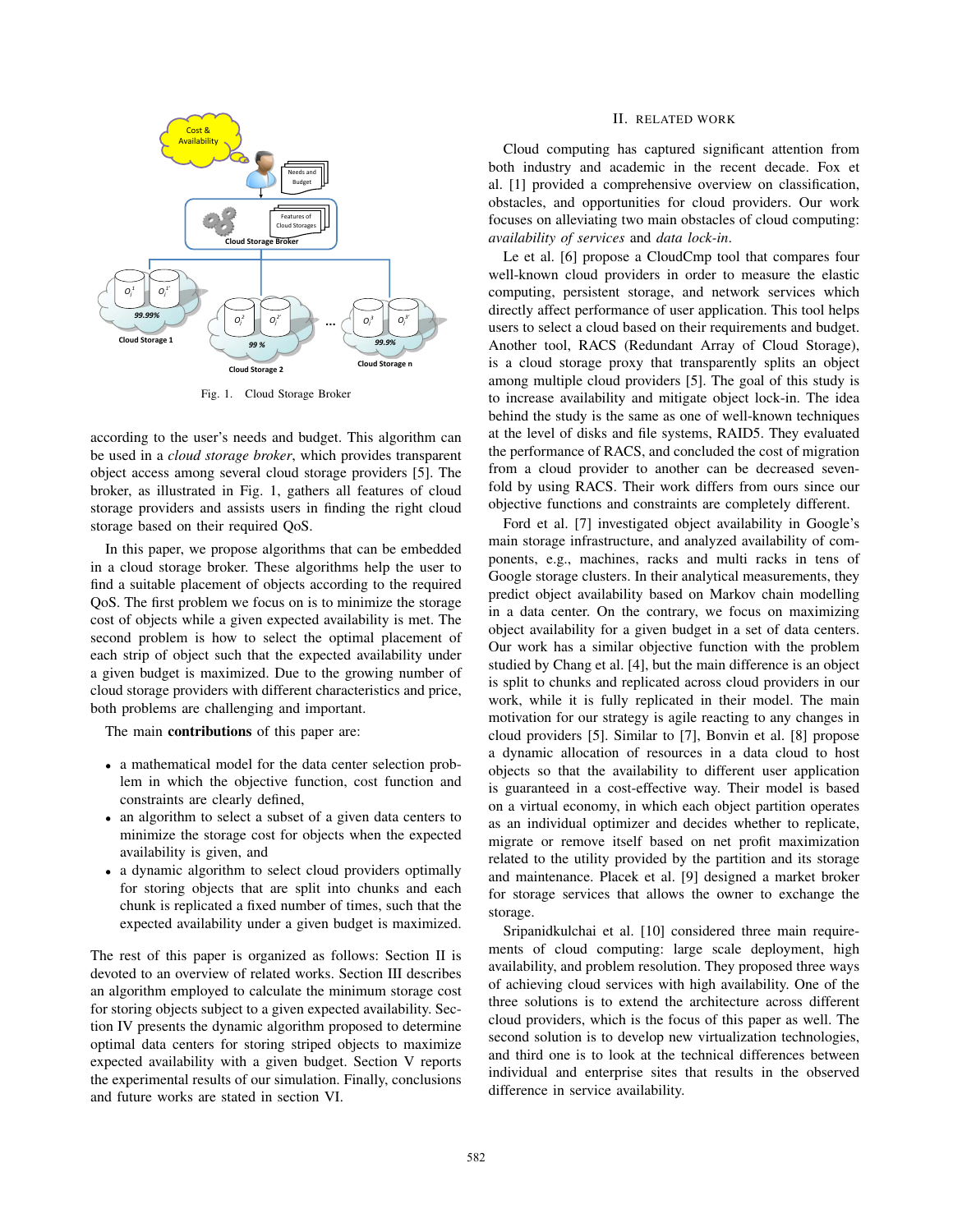To the best our knowledge, there is no work dealing with selecting a subset of data centers such that the storage cost is minimized with a given expected availability. In addition, achieving maximum availability with a given budget as a constraint such that objects are split into chunks replicated across several cloud storage has never been studied.

# III. MINIMIZING COST WITH GIVEN EXPECTED AVAILABILITY

We present an algorithm to find subsets of data centers to store replicas of all objects such that the replication cost of them is minimized, and expected availability of objects as the user's QoS is satisfied. Note that the subset of data centers for each object can be different. From the user perspective, one type of object may be popular, whilst another type may be seldom used (e.g., archival objects) and they can tolerate lower expected availability as QoS. So, it is reasonable to allow popular objects to be stored in more available data centers at higher cost, and guarantee lower QoS for non-popular objects at lower cost. Our algorithms guarantee this criterion for objects. That is, the expected availability of objects is met according to the priority attached to their type. In other words, as the priority of a type of objects increases, the objects of that type are replicated in data centers with more availability. In order to introduce our algorithm, we first present the following notations and definitions.

Consider a set of independent data centers represented by  $DC = \{d_1, d_2, ..., d_n\}$ , where  $d_i \in DC$   $(1 \leq i \leq n)$  is an individual data center. Assume that a pair of characteristics for each data center: a weight s(d*i*) representing the *storage cost* of an object in the data center  $d_i$ , and  $f(d_i)$  the *failure probability* of  $d_i$ . Also, suppose that the replica set denoted by  $\delta$  is a subset of data centers in  $DC$  such that each  $d_i$ hosts a replica of the object. Let  $M$  be the number of objects with equal size, and  $TN$  is the total number of nines for  $M$ objects. Assume that  $t$  is the average number of nines per object requested by a user as QoS. The value of TN either can be computed by  $M \times t$  or can be a arbitrary value (that is the value of TN) which is determined by user. We define three types of QoS for objects, in descending order of priority: *Gold (G)*, *Silver (S)*, and *Bronze (B)*. A priority parameter P*<sup>Q</sup>* is assigned to each QoS type  $Q$  such that the sum of priority parameters for three types of QoS is 1. That is,  $\sum_{Q} P_{Q} = 1$ , where  $Q = \{G, S, B\}$  ( $P_G \geq P_S \geq P_B$ ). Note that the value of P*<sup>Q</sup>* is used in a general sense in our algorithms. It can be interpreted as different priority measures such as the access probability of objects on average for a type of QoS, or the importance of objects to the user. Also, let all objects of QoS type Q be denoted by set  $J_Q$ , and  $EA_Q$  and  $EF_Q$  be the expected availability and expected failure of objects in J*Q*, respectively.

**Definition 1.** (Objects Placement): Let  $\Phi = \bigcup_{j=1}^{M} {\{\Phi_j\}}$  be a placement of objects, where  $\Phi_j$  indicates a subset of data centers (i.e,  $\Phi_j \subseteq DC$ ) that contains the *j*th object with r replicas. Therefore, for all  $\Phi_j$ ,  $|\Phi_j| = r$  and  $|\Phi| = M$ .

Definition 2. (Replication Cost of Objects): Assume that the cost of object  $j$  is the sum of the replication cost of the object in a set of data centers  $\Phi_i$ . Thus, the replication cost of  $\Phi$ , referred to the cost of replicas for  $M$  objects, is defined as:

$$
C(\Phi) = \sum_{j=1}^{M} C(\Phi_j),\tag{1}
$$

where  $C(\Phi_j) = \sum_{d_l \in \Phi_j} s(d_l)$  is the cost of storing object j with duplication factor  $\dot{r}$ .

**Definition 3.** (Expected Availability of Objects): Let  $X_i$  be a discrete random variable with numerical values of  $\{0, 1\}$ which shows whether the object  $j$  is available under the set Φ  $\Phi_j$  ( $X_j = 1$ ) or not ( $X_j = 0$ ). Thus, we have  $E(X_j) = \sum_{x_i \in \{0, 1\}} x_j P(X_j = x_j) = P(X_j = 1)$ . Since  $X_j$  is referred  $x_j ∈ {0,1}$   $x_jP(X_j = x_j) = P(X_j = 1)$ . Since  $X_j$  is referred to the availability of the *j*th object under  $\Phi_j$ , the value of  $X_j$  is 0 only when all data centers in  $\Phi_j$  fail. Otherwise, the value of  $X_j$  is 1 when at least one of data centers in set  $\Phi_j$  containing object j is available. As a result,  $E(\Phi_j)$  =  $E(X_j) = 1 - \prod_{d_i \in \Phi_j} f(d_i).$ 

The expected availability for  $M$  objects is equal to the sum of the expected availability of each object  $j$  because the expected availability of the sum of independent random variables is the sum of the expected availability of these random variables. Thus, we have:

$$
E(\Phi) = \sum_{j=1}^{M} E(\Phi_j) = \sum_{j=1}^{M} (1 - \prod_{d_i \in \Phi_j} f(d_i)).
$$
 (2)

In this sense,  $E(\Phi)$  can be viewed as the expected availability of M objects under  $\Phi = \sum_{j=1}^{M} {\Phi_j}$ , and expressed as a number of nines.

In the rest of this section, we formally define the object placement problem, and then a dynamic algorithm to tackle this problem is proposed. Based on the above definitions, the problem can be defined as follows. Assume that a set of data centers  $DC$ , M objects with duplication factor r, the QoS requirement for user  $E(\Phi)$ , measured in the number of nines, and each QoS type associated with  $P_Q$  where  $Q = \{G, S, B\}$ are given. The objective is to find a subset of data centers  $\Phi_j \subseteq DC$  for each object j so that  $E(\Phi)$  is satisfied, the replication cost of objects  $C(\Phi)$  is minimized, and the expected availability for each type of objects is proportional to the priority parameter of that type. This is translated to:

$$
\min \ C(\Phi) = \sum_{j=1}^{M} C(\Phi_j),\tag{3}
$$

s.t. 
$$
E(\Phi) = \sum_{j=1}^{M} (1 - \prod_{d_i \in \Phi_j} f(d_i)) \geq TN,
$$
 (4)

$$
\forall J_Q, \ E(J_Q) \propto P_Q, \ Q = \{G, S, B\},\tag{5}
$$

where  $E(J_Q)$  is the expected availability of objects which belong to  $Q$ oS type  $Q$ .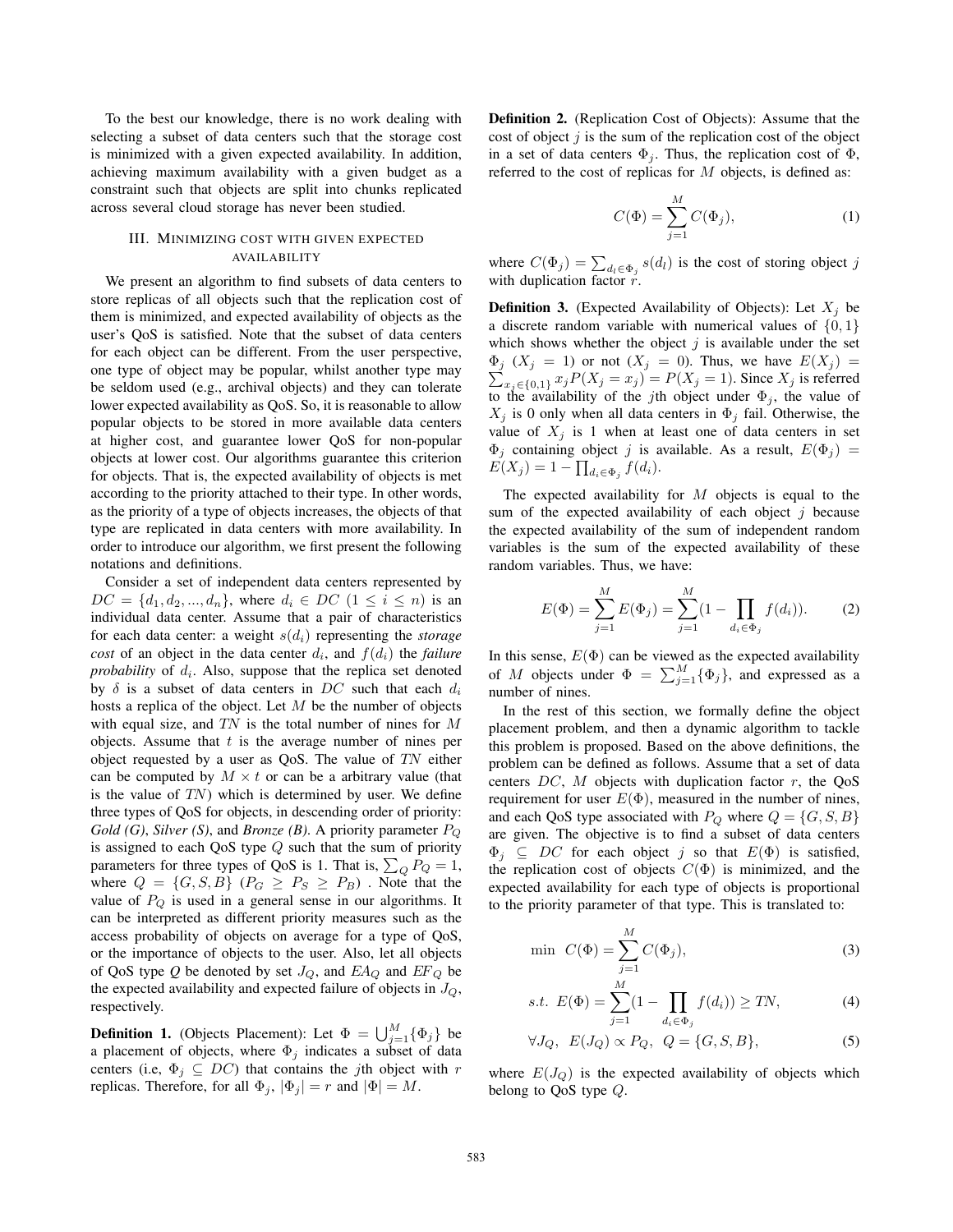In order to get a maximization problem, we mathematically redefine (3) as follows:

max 
$$
1/\sum_{j=1}^{M} C(\Phi_j)
$$
, (6)

while the constraints are  $(4)$  and  $(5)$ .

Before we propose our algorithm, let us express the feasibility of the problem. The sum of nines of all data centers  $d_i \in \Phi$  must not be less than TN, if there exists a feasible solution for the above problem. That is,  $E(\Phi) \geq TN$ .

We propose a dynamic algorithm called *Minimum Cost Fixed Expected Availability* to solve the aforementioned objects placement problem. With no loss of generality, and assuming all objects have equal priority (that is, QoS type for objects is ignored), recursive equations of the dynamic algorithm can be obtained as explained below.

The first step of the dynamic algorithm is to define a recursive solution for two cases. *Case 1*:  $j > 1$ . This solution is calculated to  $MC[j][tn]$ , which means the minimum cost for the jth object<sup>2</sup> ( $1 < j \leq M$ ) with a given number of nines tn  $(1 \leq tn \leq TN)$ . To obtain the best placement for the jth object, we first find all combinations of  $r$  distinct data centers that can be chosen from DC. Assume that each combination is denoted by  $\delta$  ( $|\delta| = r$ ). Since the availability of jth object is  $E(\delta)$ , we have the expected availability  $tn - E(\delta)$  for the  $j - 1$  objects. It means we should consider all possible cases with  $tn - E(\delta)$  for the first  $j - 1$  objects, assuming  $\delta$  is a set of data centers, which contains the  $i$ th object. Therefore, if we place the *j*th object in the set  $\delta$  of data centers, then the minimum cost of replication  $j$  objects in data centers equals to the minimum cost of replication  $j - 1$  objects with the expected availability  $tn - E(\delta)$  plus the cost of data centers in the set  $\delta$ . This mathematically translated into:

$$
MC[j][tn] = 1/(\max_{\delta} (1/MC[j-1][tn - E(\delta)]) + C(\delta)).
$$
\n(7)

*Case 2*:  $j = 1$ . All the possible subsets  $\delta \subseteq DC$  so that  $tn = E(\delta)$  are considered, and then the subset  $\delta$  with the minimum cost is selected. In other words,  $\Phi_1 = \delta$ , where  $\delta$  is a subset of data centers with the minimum cost of replication for the first object. Thus, the recursive function for  $j = 1$  with fixed  $tn$  can be obtained as:

$$
MC[1][tn] = \max_{\delta}(\frac{1}{C(\delta)}, MC[1][tn]). \tag{8}
$$

The second step of the algorithm is the termination conditions. First, if  $tn - E(\delta) < 0$ , then  $MC[j][tn] = 0$ , which means the subset  $\delta \subseteq DC$  should not be considered. Second, if  $j = 1$  and there is not a subset of data centers such that  $tn = E(\delta)$ ,  $MC[1][tn]$  also is assigned to zero. Third, the value of  $MC$  should be infinity when j and tn are both zero. According to the above discussion, the proposed algorithm is outlined in Algorithm 1.

| Algorithm 1 Minimum Cost Fixed Expected Availability                                                       |
|------------------------------------------------------------------------------------------------------------|
| Input: $DC, M, TN, r, f(d_i), s(d_i)$                                                                      |
| <b>Output:</b> $\frac{1}{MC[M][TN]}$<br>1: for $tn \leftarrow 1$ to TN do                                  |
|                                                                                                            |
| $MC[0][tn] \leftarrow +\infty$<br>2:                                                                       |
| $3:$ end for                                                                                               |
| for $j \leftarrow 1$ to M do<br>4:                                                                         |
| $MC[j][0] \leftarrow 0$<br>5:                                                                              |
| for $tn \leftarrow 1$ to TN do<br>6:                                                                       |
| $MC[j][tn] \leftarrow 0$<br>7:                                                                             |
| <b>for</b> each <i>combination</i> $\delta \in (DC, r)$ <b>do</b><br>8:                                    |
| if $((tn - E(\delta)) \geq 0)$ then<br>9:                                                                  |
| 10:                                                                                                        |
| if $(j = 1)$ and $(in = E(\delta))$ then<br>$MC[1][tn] \leftarrow (\frac{1}{C(\delta)}, MC[1][tn])$<br>11: |
| end if<br>12:                                                                                              |
| if $(j > 1)$ then<br>13:                                                                                   |
| <b>if</b> $(MC[j-1][tn - E(\delta)] = 0)$ then<br>14:                                                      |
| $MC[i][tn] \leftarrow 0$<br>15:                                                                            |
| else<br>16:                                                                                                |
| $C \leftarrow 1/MC[j-1][tn-E(\delta)] + C(\delta)$<br>17:                                                  |
| $MC[j][tn] \leftarrow \max(\frac{1}{C},$<br>18:                                                            |
| MC[j][tn])                                                                                                 |
| end if<br>19:                                                                                              |
| end if<br>20:                                                                                              |
| end if<br>21:                                                                                              |
| end for<br>22:                                                                                             |
| end for<br>23:                                                                                             |
| $24:$ end for                                                                                              |
| 25: Return $\frac{1}{MC[M][TN]}$                                                                           |

In order to consider constraint (5), we slightly revise Algorithm 1. First,  $E(J_Q)$  is computed by  $\lfloor tn \times P_Q \rfloor$  where  $1 \leq tn \leq TN$ . To guarantee constraint (5) accurately,  $E(J_Q)$  is sorted decreasingly by  $dif_Q$  where  $0 \leq dif_Q =$  $t_n \times P_Q - E(J_Q) < 1$ , and then the first  $t_n - \sum_Q E(J_Q)$  of  $E(J_Q)$  is increased by one. Second, having calculated  $E(J_Q)$ for all objects  $j \in J_Q$ , it is sufficient to replace TN with  $E(J<sub>O</sub>)$  in Algorithm 1.

# IV. MAXIMUM EXPECTED AVAILABILITY WITH GIVEN **BUDGET**

One way to prevent object lock-in in the cloud storage is to store the object at a fine granularity rather than in coarse one [5]. Due to this advantage, in this section, our aim is to introduce a dynamic algorithm to provide the best placement for chunks of an object across the cloud providers so that the expected availability is maximized under a given budget. In the rest of the section, we define some preliminaries and definitions, and then we present the optimization problem in details.

In addition to notations in the previous section, we assume that each object is split to  $m$  chunks with the same size and replicated with duplication factor  $r$ . Since it is assumed that each replica of chunks of each object is placed in a separate

 $2$ In this section, we henceforth consider each object has r replicas, unless otherwise mentioned.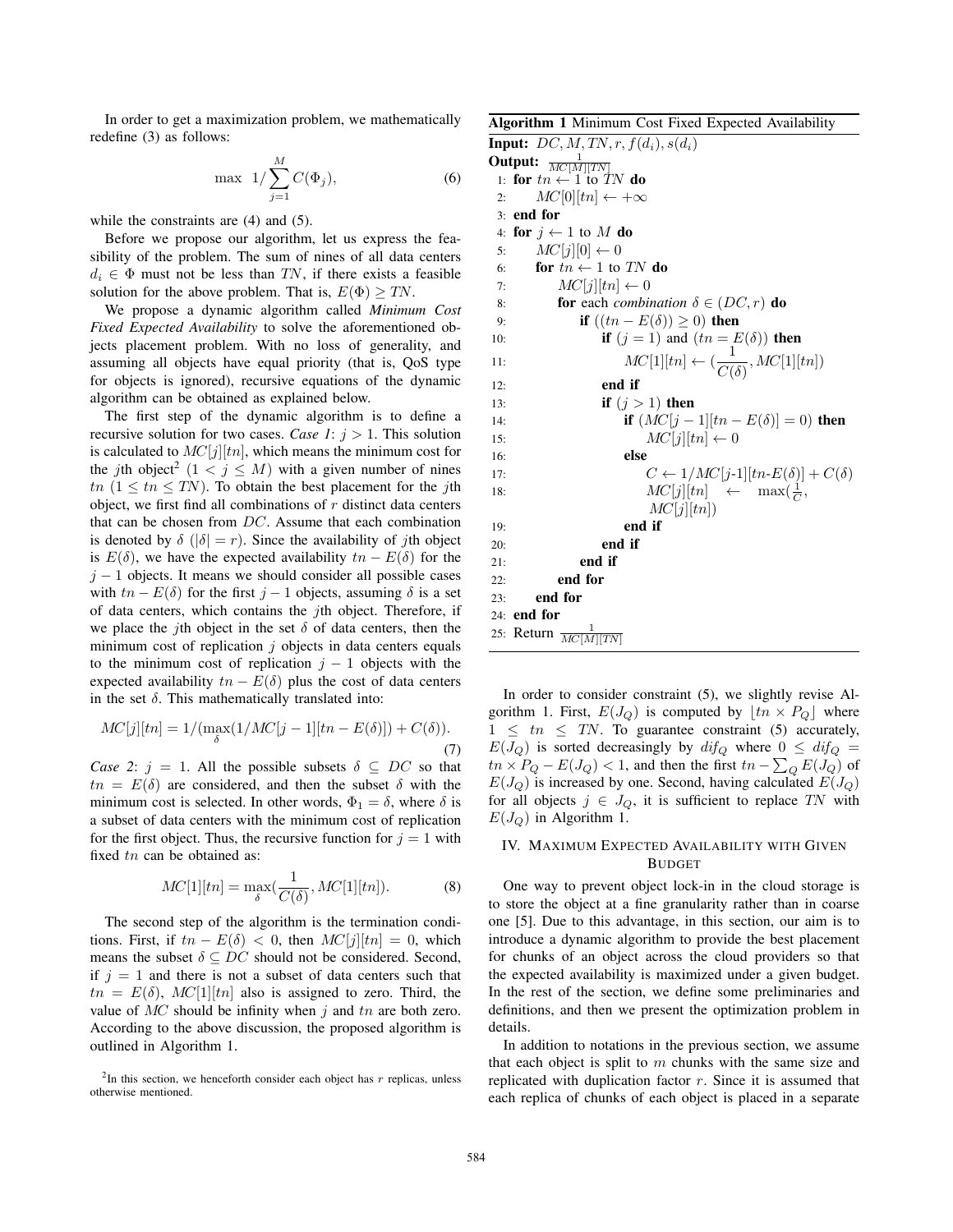Algorithm 2 Maximum Expected Availability with a Given Budget

**Input:**  $DC, M, m, B, r, f(d_i), s(d_i)$ Output:  $E[M][B]$ 1: for  $b \leftarrow 0$  to B do 2:  $E[0][b] \leftarrow 0$ 3: end for 4: for  $j \leftarrow 1$  to M do 5:  $E[j][0] \leftarrow -\infty$ 6: end for 7: for  $j \leftarrow 1$  to M do 8: **for**  $b \leftarrow 1$  to B **do** 9:  $E[j][b] \leftarrow E[j][b-1]$ 10: **for** each combination  $\delta \in (DC, m \times r)$  **do** 11: **if**  $(b - C(\delta)) > 0$  then 12:  $E(\delta) \leftarrow Call \ OCP(\delta, r, m)$ 13:  $e \leftarrow E[j-1][b - C(\delta)] + E(\delta)$ 14:  $E[j][b] \leftarrow max(E[j][b], e)$ 15: end if 16: end for 17: end for 18: end for 19: Return  $E[M][B]$ 

data center, the number of data centers,  $n$ , must be at least  $m \times r$  ( $n \geq m \times r$ ). In fact, storing each object requires at least  $m \times r$  independent data centers to gain maximum performance of striping [5].

**Definition 4.** (Chunks Placement): Assume that  $\Phi_j$  =  $\bigcup_{k=1}^{m} {\varphi_{j,k}}$  is a placement set for chunks of object j, where  $\varphi_{j,k}$  represents a subset of data centers (i.e,  $\varphi_{j,k} \subset DC$ ) that containing r replicas of kth chunk. Therefore, for all  $\varphi_{j,k}$  and  $\Phi_j$ , we have  $|\varphi_{j,k}| = r$  and  $|\Phi_j| = m \times r$ , respectively.

**Definition 5.** (Replication Cost of Chunks): Let  $C(\varphi_{j,k})$ denote the cost of the  $k$ th chunk with  $r$  replicas of object j. Since cost per object in data center  $d_i$  is  $s(d_i)$  and each object consists of m chunks,  $C(\varphi_{j,k}) = \sum_{k=1}^{k}$ *dl*∈*ϕj,k*  $[s(d_l)]/m$ .

Therefore, the total replication cost of  $m$  chunks with duplication factor  $r$  of object  $j$  is given by:

$$
C(\Phi_j) = \sum_{k=1}^{m} C(\varphi_{j,k}).
$$
\n(9)

The total cost of  $M$  objects can be written as:

$$
C(\Phi) = \sum_{j=1}^{M} \sum_{k=1}^{m} C(\varphi_{j,k}).
$$
 (10)

**Definition 6.** (Availability of Chunks): Suppose that  $X_i$  is a random variable as defined in Definition 3. Since object  $j$ is split to m chunks, we recalculate  $E(X_i)$  as follows. The kth chunk with  $r$  replicas of object  $j$  is not available if all data centers  $d_l \in \varphi_{j,k}$  fail. Thus, the failure probability of the

kth chunk with r replicas is  $\prod f(d_l)$ . As a result, the kth chunk of object *j* is available if at least one replica of that is available, which results in  $1 - \prod f(d_l)$  as availability of the kth chunk with r replicas. Obviously, the *j*th object can be retrieved, if all  $m$  chunks are available. Therefore, the expected availability of object j consisting of m chunks with duplication factor r under set  $\Phi_j$  can be calculated as:

$$
E(X_j) = E(\Phi_j) = \prod_{k=1}^{m} (1 - \prod_{d_l \in \varphi_{j,k}} f(d_l)).
$$
 (11)

Similar to the previous section, the expected availability of M objects termed by  $E(\Phi)$  is the sum of  $E(\Phi_i)$ . Thus, we have:

$$
E(\Phi) = \sum_{j=1}^{M} E(\Phi_j) = \sum_{j=1}^{M} \left(\prod_{k=1}^{m} (1 - \prod_{d_l \in \varphi_{j,k}} f(d_l)\right). \tag{12}
$$

Now, we express the optimization problem, which lies in the above definitions and notations. Assume that a data center set  $DC$ , M objects consisting m chunks with duplication factor  $r$  and a budget  $B$  are given, and also suppose that each QoS type Q is associated with P*Q*. The objective is to find a subset  $\Phi_j \subseteq DC$  for each object j such that  $E(\Phi)$  is maximized whilst  $C(\Phi) \leq B$  and the expected availability of each type of objects is proportional to the priority parameter of that type. This is translated into:

$$
\max \ E(\Phi) \ s.t. \ C(\Phi) \le B \ and \ E(J_Q) \propto P_Q. \tag{13}
$$

In order to solve (13), we propose a dynamic algorithm called *Maximum Expected Availability with a Given Budget*, in which the *Optimal Chunks Placement (OCP)* algorithm is called to provide optimal placement of chunks of an object. Algorithm 2 is presented without considering the constraint  $E(J_Q) \propto P_Q$ . That is, all objects have the same priority from the user perspective, and then this constraint is applied to the proposed algorithm.

In the proposed dynamic algorithm, let  $E[M][B]$  be the expected availability for  $M$  objects with a given budget  $B$ . In the first step, we obtain a recursive formulation for  $E[j][b]$ , where  $1 \leq j \leq M$  and  $0 \leq b \leq B$ . In order to store the jth object in the set  $DC$  of data centers, all possible  $\delta s$  of  $DC$  ( $|\delta| = m \times r$ ) are checked, and then  $C(\delta)$  by using (9) and  $E(\delta)$  based on the OCP algorithm are calculated. Since the replication cost of the jth object is  $C(\delta)$ , we have the budget  $b-C(\delta)$  to consider for storing the  $j-1$  objects. Thus, considering all possible  $\delta s$  ( $\delta \subseteq DC$ ) and all possible cases with budget  $b - C(\delta)$  for  $j - 1$  objects,  $E[j][b]$  is calculated as follows.

$$
E[j][b] = \max_{\delta}((E[j-1][b - C(\delta)]) + E(\delta)).
$$
 (14)

In the second step, terminal conditions are considered. clearly, if  $b - C(\delta) < 0$  then the subset  $\delta$  is ignored and  $E(\delta)$ is set to negative infinity. Also, if  $b = 0$  and  $j = 0$ ,  $E[j][b]$ is initialized to zero. The proposed algorithm is outlined in Algorithm 2.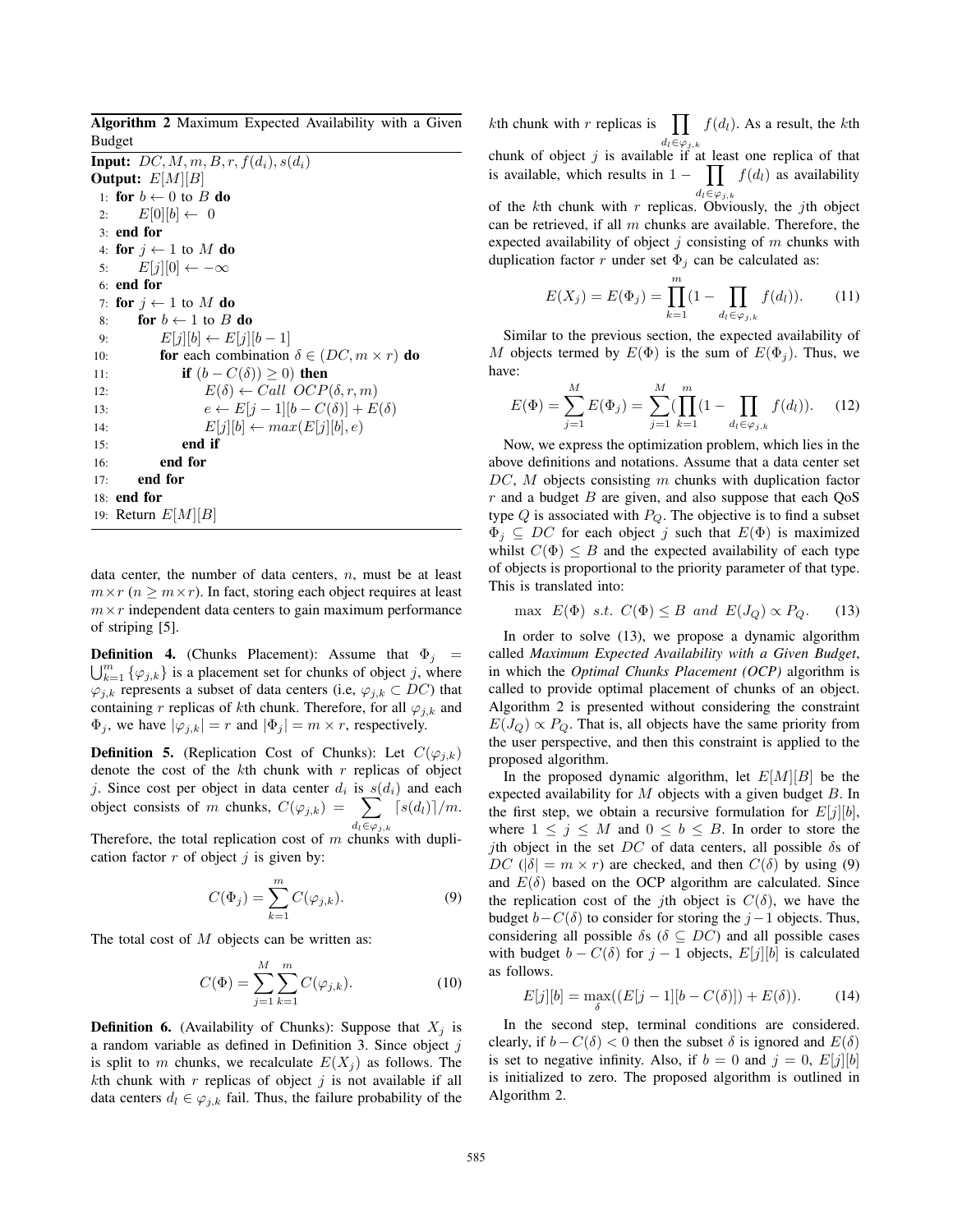# *A. Optimal Chunks Placement (OCP) Algorithm*

In this section, we discuss the OCP algorithm and its objective. Based on the Definition 4, an object has  $m$  chunks and each of them is replicated in  $r$  separate data centers. Without any special policy to select data centers for storing the chunks of an object, it might be some replicas of a chunk placed in more reliable data centers ( that is data centers with less failure probability) whilst other replicas of another chunks are stored in less reliable ones. As a results, Equation (11) is not maximized. In order to maximize that, we should maximize availability of each chunk, that is  $(1 - \prod f(d_l))$ , *dl*∈*ϕj,k* which is between 0 and 1. Therefore, the availability of all

chunks should be close to each other as much as possible. Ideally, the availability of all chunks should be equal to each other. If it is feasible,  $\forall k \neq k', f_{c_k} = f_{c_{k'}}$ , where  $f_{c_k}$  is the failure of  $k$ th chunk with  $r$  replicas.

Since  $n$  is a small constant [1] and the number of replicas,  $r$ , is 2 or 3 at most [11], it is possible to search all the problem space in order to find the optimal placement of chunks. Thus, we present the OCP algorithm to find the optimal placement for the replication of chunks as follows.

**Input:**  $\delta$ , r, m Output:  $CA[k][S]$ 1:  $S = C(\delta, r)$ 2: Procedure  $OCP(S, r, m)$ 3: foreach ( $\varphi \in S$ ) do 4:  $PCA[0][\varphi] \leftarrow 1$ 5: end for 6: for  $k \leftarrow 1$  to m do 7:  $CA[k][S] \leftarrow 0$ 8: foreach ( $\varphi \in S$ ) do 9:  $P \leftarrow \forall \varphi' \in S | \forall d_i, d_i \in \varphi' \land d_i \notin \varphi$ 10:  $CA[k][\varphi] \leftarrow A(\varphi) \times PCA[k-1][P]$ 11: **if**  $(k == 1)$  **then** 12:  $PCA[k][P] \leftarrow \max_{\varphi' \in P} (CA(\varphi'))$ 13: end if 14: **if**  $(k > 1$  and  $kr < mr$  then 15:  $PCA[k][P] \leftarrow OCP(P, r, k-1)$ 16: end if 17:  $CA[k][S] \leftarrow max(CA[k][\varphi], CA[k][S])$ 18: end for 19: end for 20: Return  $E[\delta] \leftarrow CA[k][S]$ 

The way the OCP algorithm works is by computing two functions, namely CA and PCA, each with two entries. One entry for the kth chunk and another one for all possible combinations of size r from  $\delta$ , denoted by  $S([S] = \binom{|\delta|}{r}$ , where  $\delta$  is a qualified set of data centers which is determined by Algorithm 2.  $\varphi \in S$  refers to any element of S, which is an *r*-combination of  $\delta$  ( $|\varphi| = r$ ). In more details,  $CA[k][\varphi]$  is the maximum availability of  $k$ th chunk with  $r$  replicas if its

TABLE I OBJECTIVE AND CONSTRAINT OF THE PROPOSED ALGORITHMS

|             | Replication Availability       | <b>Replication Cost</b> |  |
|-------------|--------------------------------|-------------------------|--|
| Algorithm   | (Expected Availability, $EA$ ) | (Budget, B)             |  |
| Algorithm 1 | Limited by $EA$                | Minimize                |  |
| Algorithm 2 | Maximize                       | Limited by B            |  |

replicas are stored in all  $d_i \in \varphi$ . Associated to each  $\varphi \in S$ , P is a subset of S including all elements  $\varphi' \in S$ , such that  $\varphi'$ does not include any data center  $d_i \in \varphi$ .  $PCA[k][P]$  denotes the maximum availability of  $k$  chunks with  $r$  replicas that are replicated in P.

We derive a general recursive equation for  $CA[k][\varphi]$ . First, we enumerate all possible  $\varphi \in S$  that could store the kth chunk with  $r$  replicas, as if we were placing the  $k$ th chunk. Second, we consider all possible placement of the first  $(k-1)$ chunks with  $r$  replicas, which are placed into  $P$ . Thus, if set  $\varphi$  is considered for kth chunks, the availability of k chunks will be the multiplication of the maximum availability from the first  $(k - 1)$  chunks with r replicas, which are placed into P (i.e.,  $PCA[k-1][P]$ ), and the availability of the kth chunk,  $A(\varphi)$ , when we use  $\varphi$ . Thus, we have:

$$
CA[k][\varphi] = A(\varphi) \times PCA[k-1][P]. \tag{15}
$$

The computation for  $PCA[k][P]$  is a recursive approach as follows. If  $(k > 1$  and  $kr < mr$ ), it is assumed that the first chunk with r replicas placed in  $\varphi \in S$ , and the remaining  $(k-1)$  chunks, with duplication factor r should be optimally placed into P. Thus, OCP algorithm called recursively with appropriate parameters. This means  $OCP(P, r, k - 1)$ . Otherwise, if  $(k = 1)$ , assumed as the terminal condition of the OCP algorithm,  $PCA[1][P]$  is maximum availability of all  $\varphi' \in P$  as if the chunk with r replicas is replicated in  $\varphi' \in P$ . Therefore, the recursive equation for PCA can be obtained as follows.

$$
PCA[k][P] = \left\{ \begin{array}{l} \max\limits_{\varphi' \in P} (A(\varphi')), \mbox{if $k=1$}\\ \mbox{OCP}(P,r,k-1) \mbox{ if $k>1$ and $(k \times r < m \times r)$} \end{array} \right.
$$

Thus, from the derived recursive equations for CA and PCA, Algorithm 3 gives the pseudo-code for the OCP problem.

Similar to the previous section, we apply constraint  $E(J_Q) \propto P_Q$  to Algorithm 2. First, budget B is allocated to each QoS type Q proportional to  $P_Q$ . That is,  $b(J_Q)$  =  $|b \times P_Q|$ , where  $b(J_Q)$  is the budget allocated to QoS type *Q*. To guarantee constraint  $E(J_Q) \propto P_Q$ ,  $b(J_Q)$  is sorted decreasingly by  $diffb(J_Q)$ , where  $0 \leq diffb(J_Q) = b \times P_Q$  −  $b(J_Q)$  < 1, and then the first  $B - \sum_Q b(J_Q)$  of  $b(J_Q)$  is increased by one. Second, we substitute B with  $b(J_Q)$  in Algorithm 2 to hold the constraint.

## V. PERFORMANCE EVALUATION

#### *A. Simulation Setting*

We performed several experiments to assess the performance of our algorithms. Table I summarizes the objective and constraint of the proposed algorithms. We first present the parameters setting of cloud providers used in the performance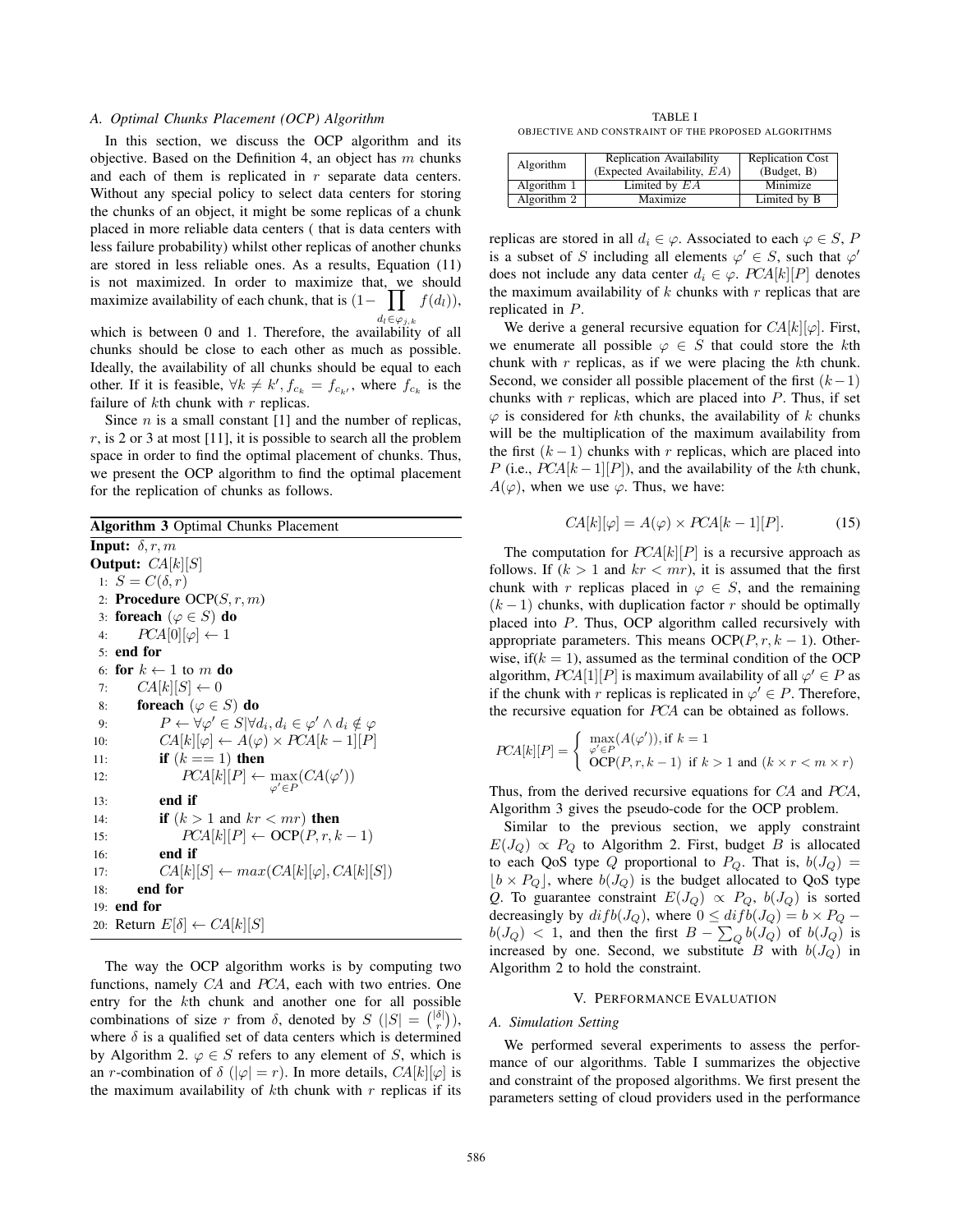TABLE II DATA CENTERS PARAMETERS

| DC#   | FP     | <b>CPO</b> | DC#     | FP    | <b>CPO</b>     |
|-------|--------|------------|---------|-------|----------------|
| $d_1$ | 0.0001 | 48         | $d_6$   | 0.004 | 12             |
| $d_2$ | 0.0002 | 36         | $d_7$   | 0.01  | 6              |
| $d_3$ | 0.0004 | 30         | $d_8$   | 0.04  |                |
| $d_4$ | 0.001  | 24         | $d_{9}$ | 0.1   | $\overline{2}$ |
| $d_5$ | 0.002  | 18         |         |       |                |

evaluation. Although the failure probability of most cloud providers are not disclosed, some of them have revealed this parameter. For example, Amazon S3 provides two level of storage services: *Standard Storage* has eleven nines as durability and four nines as availability whilst the other service, *Reduced Redundancy Storage (RRS)*, provides four nines (99.99%) for availability and durability. Storage cost for both services depends on the region of the cloud provider and the level of service. In all regions the storage cost of standard storage is more than that of RRS. Google, another well-known cloud provider, has not disclosed failure probability; however, researchers [7] have done extensive studies on Google's main storage infrastructure and they have measured failure probability, which is about 0.045(that is, 3 nines) on average. Rackspace guarantees 3 nines (99.9%) availability within its SLA. The other providers such as Nirvanix, EMC Atoms, etc. do not disclose failure probability, but they consider credits to compensate availability violation as noted in the SLA.

According to the above description, we determine a set of data centers with two parameters, *Failure Probability (FP)* and *Cost Per Object (CPO)* for our simulation as shown in Table II. Since we have the failure probability of Amazon S3, Rackspace and Google's storage infrastructure, we use them as baseline, and add 6 data centers with the assumption that as availability of service is increased, the storage cost of object is raised [4]. It is also assumed that the cost and the failure probability reported in Table II remains constant during the simulation.

In our simulation, we set the number of objects to 100, while duplication factor  $r$  is fixed to 2 since the number of replicas is a small constant in practice (e.g., 2 or 3) [11].

## *B. Algorithm 1: Minimum Cost Fixed Expected Availability*

We have performed experiments to evaluate this algorithm in order to measure the minimum cost of replication whilst the expected availability in the form of number of nines is satisfied. In the first experiment, we relax the constraint (4) and assume that all objects have the same priority from the user's perspective.

The result of this experiment are depicted in Fig. 2. We can say that if the user wants to have the expected availability with 4 *nines*, the minimum cost of replication is imposed to the user is about 600. Thus, if the user randomly chooses an object among the objects, he is able to access that object with the probability of 99.99%. Fig. 2 also demonstrates that the minimum cost of replication experiences almost two stages of significant increment. We observed that the algorithm explores most data centers in the range from  $d_9$  to  $d_6$  to provide 4



Fig. 2. Minimum cost of replication versus expected availability of objects  $\frac{1}{2}$  Gobiect  $\rightarrow$  Sobiect bject - Bobject (M=300,r=2)



Fig. 3. Minimum cost of replication versus expected availability for three types of QoS

*nines* and 5 *nines* as expected availability. As the value of EA is increased from 5 to 7 *nines*, the algorithm dynamically switches to the more expensive data centers, where the first stage of increment in the minimum cost of replication happens. The second stage of increment incurs when the value of EA is augmented from 7 *nines* to 9 *nines*, which results in three times increment in the minimum cost of replication.

To evaluate Algorithm 1 with constraints (4) (i.e., the revised Algorithm 1), it is assumed that the user asks to store Gold, Silver and Bronze objects in data centers subject to, for example,  $P_G = 50\%, P_S = 30\%$  and  $P_B = 20\%$ . Furthermore, the number of objects in each type of QoS is set to 100. With the above assumptions, the revised Algorithm 1 is run and its results are illustrated in Fig. 3. This figure demonstrates as the EA value is increased, the minimum cost of replication of Gold objects significantly grows compared to that of two other types. For example, with  $EA=7$ , the minimum cost of replication for Gold objects is approximately three and seven times more than that of the required for Silver and Bronze objects, respectively. This is because the revised Algorithm 1 explores more reliable data centers, which in turn are more expensive ones, to host Gold objects in comparison with two other QoS types.

In Fig. 4, as expected, the hierarchy between the QoS types is respected, i.e. the value of  $EA_G$  is higher than  $EA<sub>S</sub>$  which in turn is higher than  $EA<sub>B</sub>$ . For example, when TN=600, we have  $EA_G=5$  *nines* and  $EA_S=4$  *nines* whilst about 60% of Bronze objects are stored in data centers such that  $EA_B=4$  *nines* (which is not plotted in Fig. 4(b)). This is because that Gold and Silver objects have stricter requirements. Figs.  $4(a)$  and  $4(b)$  also show that as the TN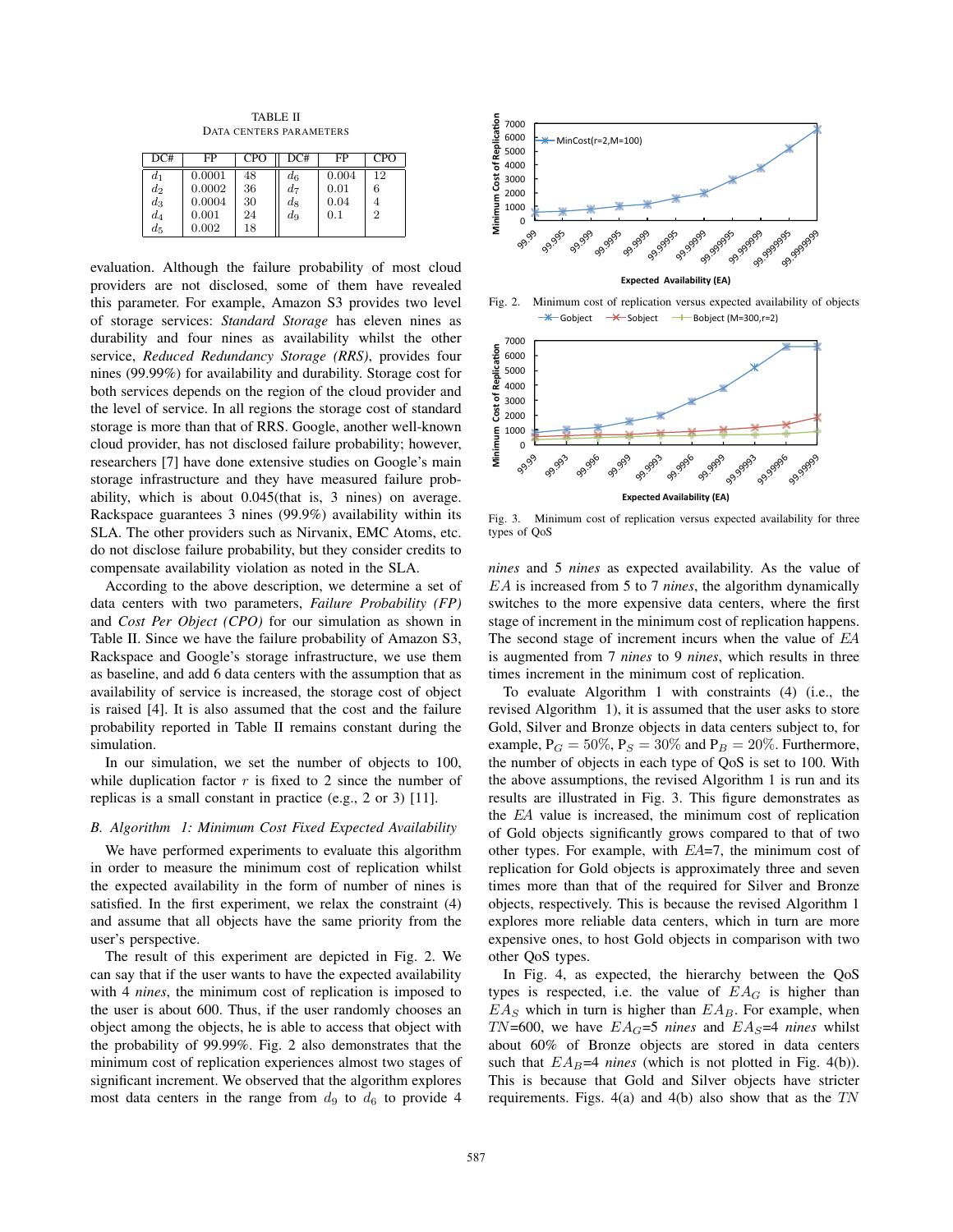

Fig. 4. Expected availability versus TN for three types of QoS



Fig. 5. Expected failure (EF $_Q$ ) versus Expected Availability for three types of QoS

value rises, the value of EA*<sup>Q</sup>* increases according to P*Q*. Fig. 5 plots EA against EF*Q*. As it can be see, the higher EA value, the lower EF*<sup>Q</sup>* value for three types of QoS. In addition, the value of  $EF_G$  is lower than  $EF_S$  and  $EF_B$  because the value of P*<sup>Q</sup>* prioritizes Gold, Silver and Bronze objects. For example, when EA=7 nines ,  $EF_G \approx 1.6 EF_S$  and  $EF_G \approx 3 EF_B$ .

# *C. Algorithm 2: Maximum Expected Availability with a Given Budget*

In this algorithm, since  $n$  and  $r$  are small constants, the value of m is small and varies between 2 and  $\lfloor n/r \rfloor$ . The value of  $m$  can be defined according to a trade-off between the switching cost and the availability of objects. This is because as  $m$  is increased the switching cost and the availability of objects are decreased. Finding the optimal value of  $m$  based on this trade-off is beyond the scope of this paper, and we leave it as a future work. What it is important for us is to investigate how Algorithms 2 and 3 are able to find optimal placement of chunks for each arbitrary value of  $m$ . Therefore, in order to evaluate them, we fix the values of  $M$ ,  $r$ , and  $m$ and vary the value of budget. Fig. 6 shows that the value of EA for objects when the budget is varied from 1000 to 3000. The following observations can be made from the results. First, with increasing the budget, the value of EA is increased. This should be attributed to the fact that Algorithm 2 explores the more expensive data centers with lower failure probability to store objects as the budget grows. Second, as



Fig. 6. Expected availability versus Budget

the budget is increased, the rate of increment in the value of EA becomes smaller. Because Algorithm 2 chooses a subset of data centers from DC as a *main* set of data centers such that the cost of replication for all objects gained the maximum expected availability is minimized. As the budget escalates, the algorithm dynamically changes some data centers in *main* set, which is termed as *auxiliary* subset, until the budget allows the algorithm to find a new *main* set of data centers. This new *main* set increases the value of EA with a smaller rate. This happens because marginal increment in EA value of using more expensive of data centers in *auxiliary* subset is decreasing. As a result, the expected availability is increased less with the same amount of additional budget. For example, when the budget increases from 1000 to 1500, the value of EA increases one nine that is the same as that of from 1500 to 2500. Fig. 7 illustrates the EF value for objects versus the budget. As it can be seen, the EF value is decreased with the increase of budget. Furthermore, the decrement in the value of EF becomes less when we have an increment in the budget, which confirms the second observation in Fig. 6.

Fig. 8 plots the value of EA*<sup>Q</sup>* against the budget that is varied between 2000 and 6000. The higher budget results in the higher value of EA*<sup>Q</sup>* for all types of QoS. As expected, the Gold objects achieve the highest expected availability and Bronze objects achieve the lowest one, because the revised Algorithm 3 divides the budget among each type of QoS according to  $P_Q$ . Fig. 8 also depicts that  $EA_B$  value is constant when the budget is varied from 2000 and 5000. The reason is since the revised algorithm allocates the lowest budget to